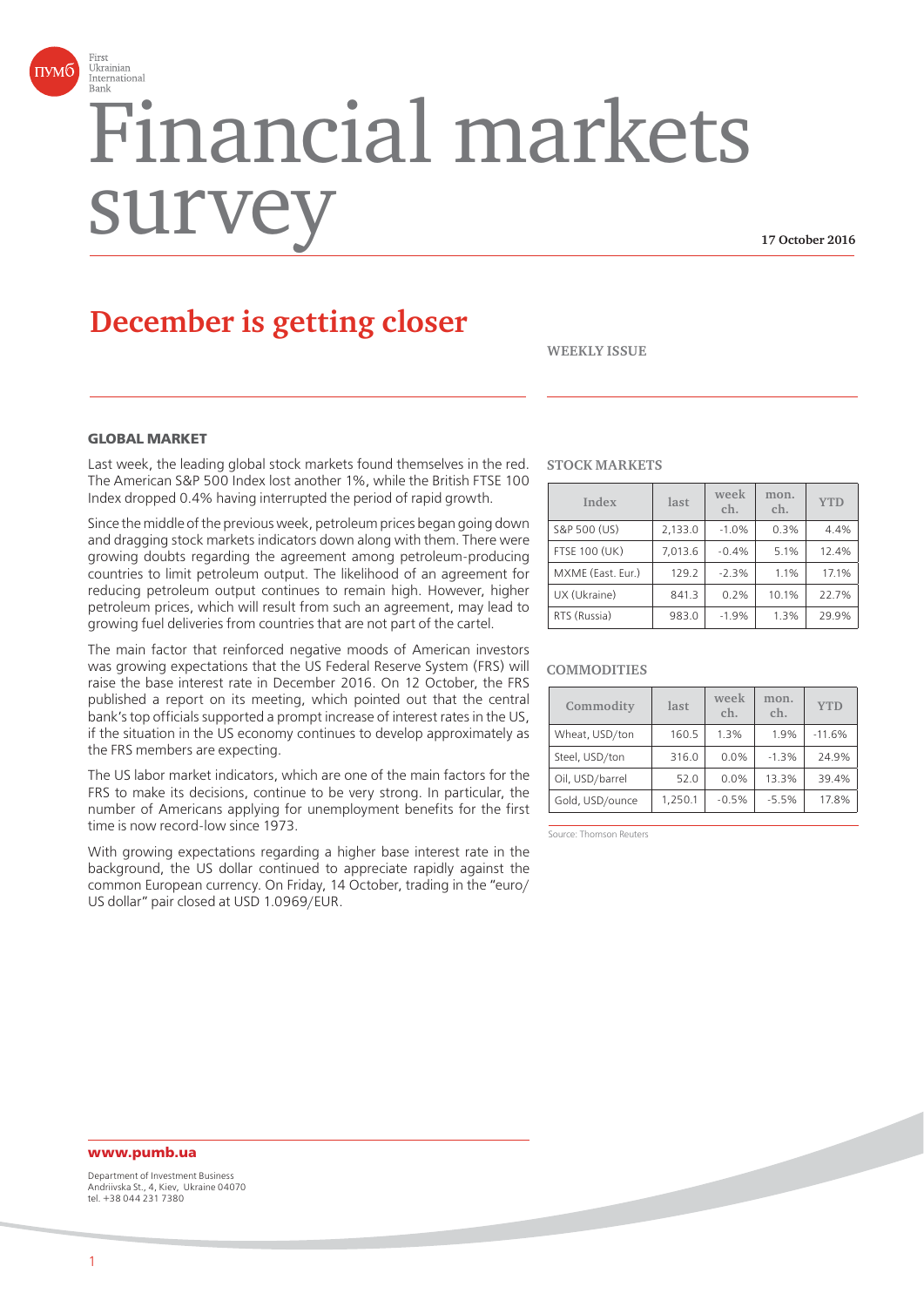

## **Agriculture**

According to information of the State Statistics Service, agricultural output in Ukraine increased 0.9% over January-September 2016 compared to the same period of the previous year.

Over the above-mentioned period, output of plant-growing products grew 2.4%. At the same time, output of livestock-breeding products shrank 2.6%. At that, output grew 0.9% at private farms and 0.8% at agricultural enterprises.

On 11 October, the Ministry of Finance of Ukraine held a tender to place internal government bonds. As a result of this tender, UAH 107.5 million was raised to the State Budget of Ukraine.

The biggest sum – UAH 78.8 million – was raised as a result of selling internal government bonds maturing in one year. The earning rate for the above-mentioned bonds totaled 15.20% per annum.

On 12 October, the National Bank satisfied three bids of banks for refinancing loans for the total of UAH 1.5 billion for the period of twentyeight days. In addition, the NBU allocated overnight loans on a daily basis over 10-13 October. The total sum of overnight loans reached UAH 1.4 billion over the four working days of the previous week against UAH 0.959 billion allocated a week earlier. The interest rate for refinancing loans of the NBU stood at 17.00% per annum.

The total sum of NBU deposit certificates placed during the four working days of the previous week reached UAH 28.3 billion against UAH 36.6 billion placed a week earlier, including overnight certificates of deposit totaling UAH 13.1 billion. The interest rate for deposit certificates maturing in fourteen days stood at 15.00% per annum and for overnight certificates of deposit – at 13.00% per annum.

During the previous week, the overall level of the banking system liquidity remained practically unchanged.

#### **STOCK MARKET**

On Monday, 10 October, the Ukrainian Exchange (UX) Index reached a local record-high, growing to 854.85 points. However, the UX Index was not rising above 850 points during the remaining three trading days of the previous week.

By the end of the previous week, the UX Index did not register any statistically important changes and closed at 841.30 points on Thursday, 13 October. Since the beginning of the current year, the UX Index went up 22.7%. In monthly terms, the UX Index grew 10.1%.

#### **17 October 2016**

#### **LATEST MACROECONOMIC DATA**

| Indicator                                   | Value |  |
|---------------------------------------------|-------|--|
| Change in agricultural output over January- | Ωd    |  |
| September 2016, % year-on-year              |       |  |

Source: the State Statistics Service

#### **THE RESULTS OF PLACING INTERNAL GOVERNMENT BONDS**

| Date<br>of<br>place-<br>ment | Type<br>$\alpha$ f<br>internal<br>govern-<br>ment<br>bonds | Weig-<br>hted<br>average<br>rate | Submit./<br>satisfied<br>bids | Funds<br>raised,<br><b>UAH</b> mi<br><b>llions</b> |
|------------------------------|------------------------------------------------------------|----------------------------------|-------------------------------|----------------------------------------------------|
| 11 Oct.                      | 252 days                                                   | 15.30%                           | 1/1                           | 27.1                                               |
| 11 Oct.                      | 343 days                                                   | 15.20%                           | 1/1                           | 78.8                                               |
| 11 Oct.                      | 686 days                                                   | 15.50%                           | 2/1                           | 1.6                                                |

Source: the Ministry of Finance of Ukraine

#### **BANKING SYSTEM LIQUIDITY**





Source: Thomson Reuters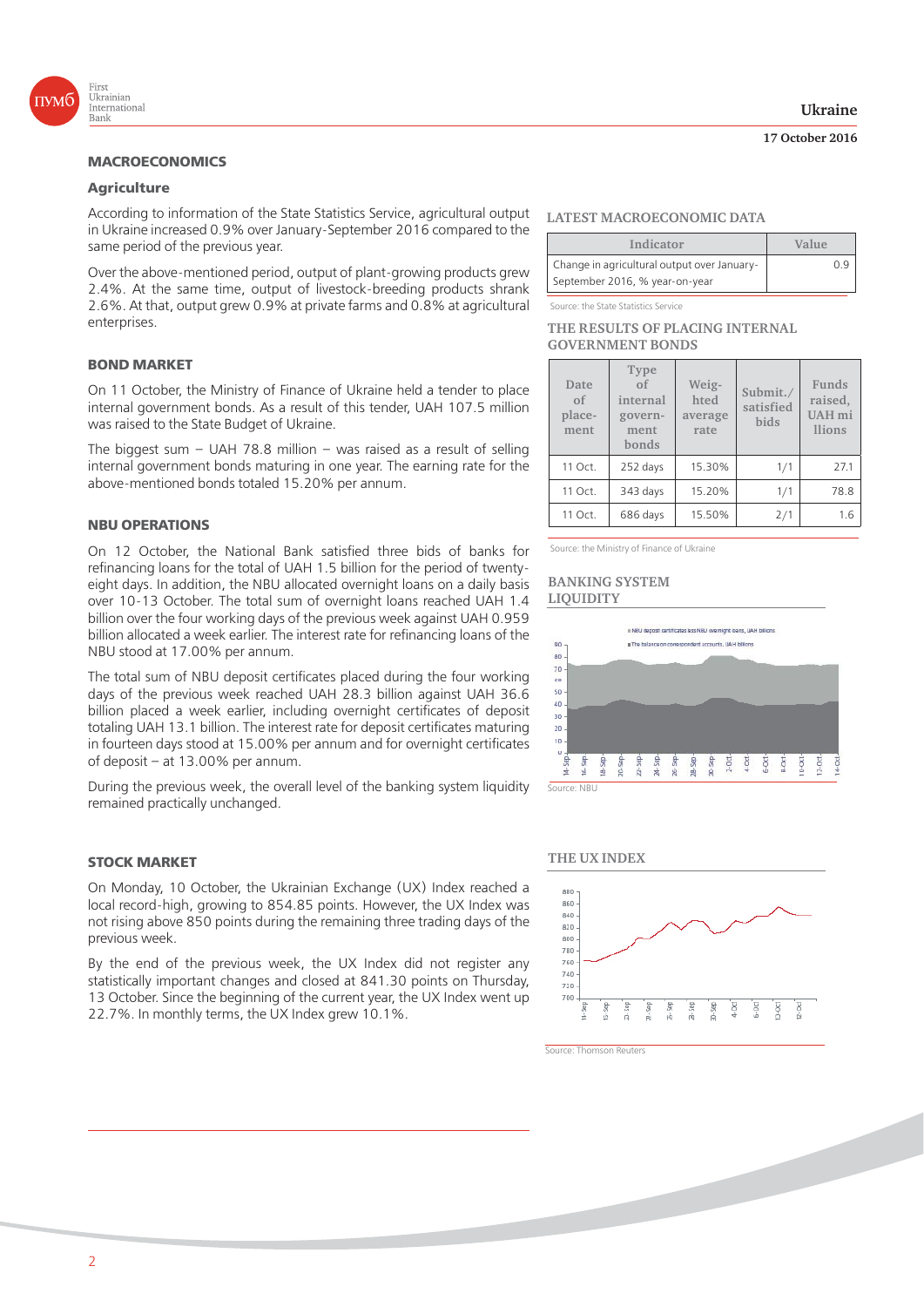

**17 October 2016**



#### **FOREIGN EXCHANGE MARKET**

By the end of the previous week, the exchange rate of the Ukrainian national currency appreciated against the US dollar and dropped below UAH 25.80/USD on the last trading day of the previous week on 13 October.

Trading on the interbank foreign exchange market ranged within the following limits: UAH 25.78-25.88/USD on Monday, 10 October, UAH 25.80-25.90/USD on Tuesday, 11 October, UAH 25.76-25.85/USD on Wednesday, 12 October, UAH 25.76-25.83/USD on Thursday, 13 October. The maximum foreign exchange sales volumes were registered on Wednesday, 12 October: USD 0.374 billion (all currencies), including sales of the American currency alone for the total of USD 0.262 billion.

During the four working days of the previous week, the overall foreign exchange sales on the interbank foreign exchange market totaled USD 0.8 billion. At tenders held on 10, 12 and 13 October, the National Bank purchased USD 59.4 million from market participants. The weighted average exchange rate for this purchase totaled UAH 25.80/USD on 12 and 13 October. A week earlier, the NBU purchased USD 18.1 million from market participants.

#### **INTERBANK LENDING MARKET**

Over the previous week, rates on the interbank lending market went up. By the end of the previous week, the cost of overnight loans stood at 15.00- 16.50% per annum, rates for weekly resources landed at 16.50-17.50% per annum and monthly resources cost 16.00-18.00% per annum.

During the previous week, the balance on correspondent accounts increased and stood above UAH 40 billion. As of Thursday morning, 13 October, the balance on correspondent accounts landed at UAH 43.3 billion.

#### **EXCHANGE RATE (UAH/USD)**

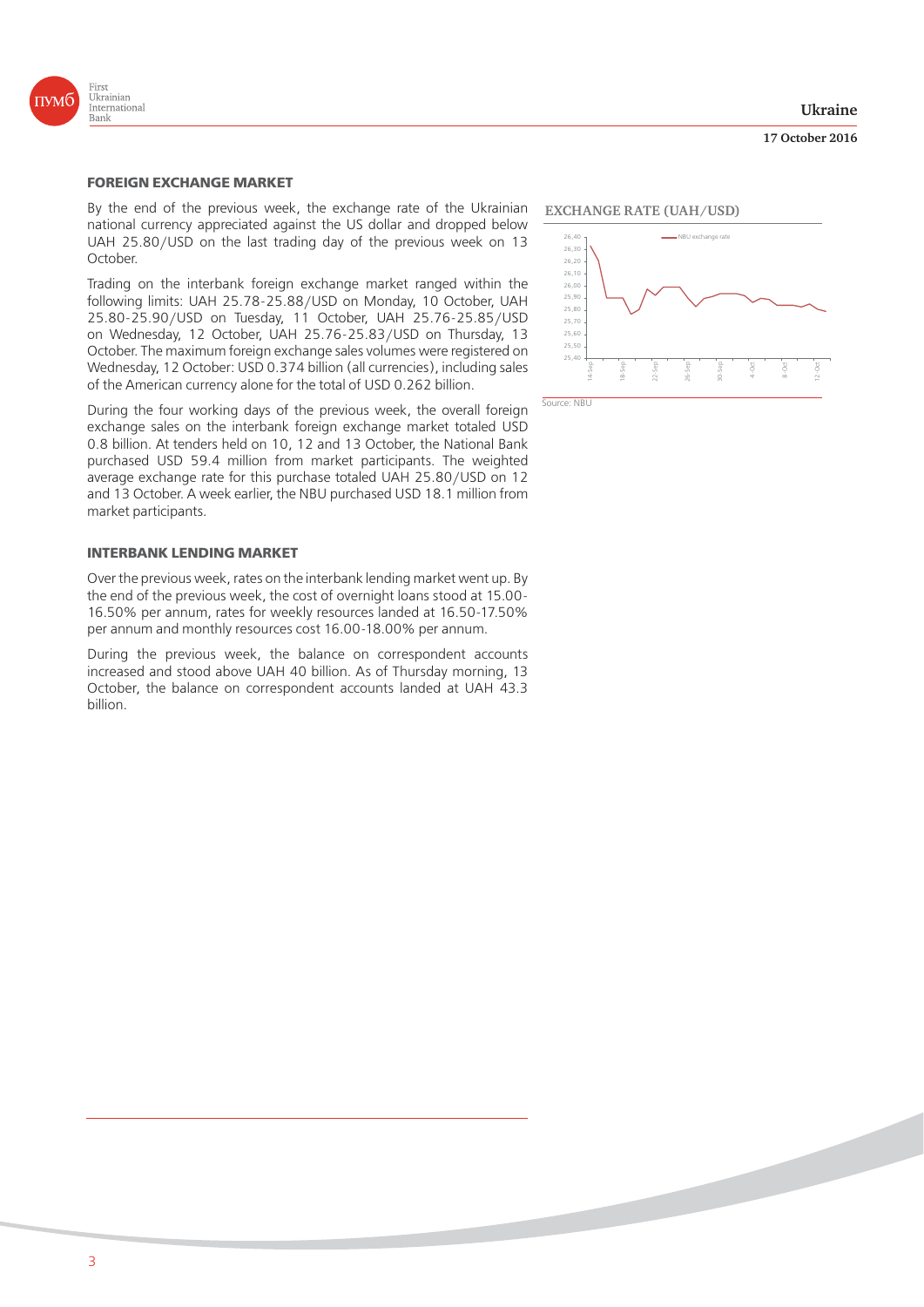

### **Ukraine**

## **17 October 2016**

## **UKRAINE'S MACROECONOMIC INDICATORS**

| Indicator                                                               | 2014    | 2015    | 2016                         |
|-------------------------------------------------------------------------|---------|---------|------------------------------|
| GDP, %                                                                  | $-6.8$  | $-9.9$  | 1.4<br>(second quarter)      |
| Industrial output, %                                                    | $-10.1$ | $-13.4$ | 3.4<br>(August)              |
| Consumer price growth,<br>% year-on-year                                | 24.9    | 43.3    | 7.9<br>(September)           |
| Producer price growth, %<br>year-on-year                                | 31.8    | 25.4    | 19.6<br>(September)          |
| Balance of trade, USD<br>billions                                       | $-4.6$  | $-1.7$  | $-3.0$<br>(January-August)   |
| Official exchange rate,<br>annual average, UAH/<br><b>USD</b>           | 11.89   |         |                              |
| Weighted average interbank<br>exchange rate, annual average,<br>UAH/USD | 11.89   | 21.85   | 25.49<br>(January-September) |
| Weighted average interbank<br>exchange rate, by year end,<br>UAH/USD    | 15.77   | 24.00   | 25.94<br>(end of September)  |
| Banking system assets, % of gr<br>owth                                  | 3.0     | $-4.7$  | 2.2<br>(January-August)      |

Source: the State Statistics Service, NBU